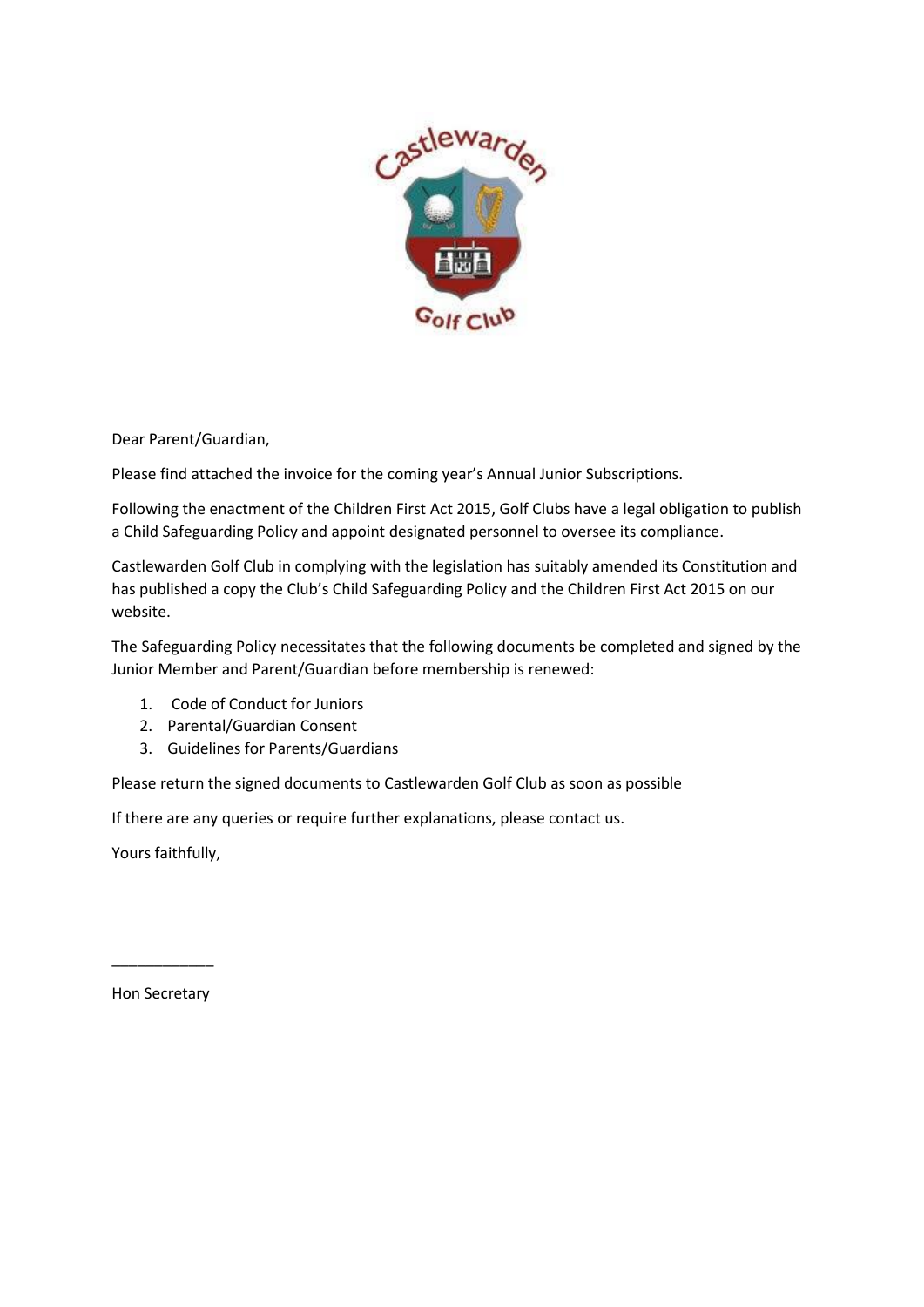## **Code of Conduct for Juniors**

Golf wishes to provide the best possible environment for all juniors involved in the sport. Juniors deserve to be given enjoyable, safe sporting opportunities, free of abuse of any kind. These participants have rights, which must be respected, and responsibilities that they must accept. Juniors should be encouraged to realise that they have responsibilities to treat other participants and Golf Leaders with fairness and respect.

Juniors are entitled to:

- Be safe and to feel safe
- Be listened to and believed
- Have fun and enjoy golf
- Have a voice in relation to their activities within golf
- Be treated with dignity, sensitivity and respect
- Participate on an equitable and fair manner, regardless of gender, appearance, age, ability, religion or belief, disability, social and ethnic background or political persuasion etc.
- Experience competition at a level at which they feel comfortable
- Make complaints and have them dealt with
- Be safe from risk of bullying behaviour
- Say No to things that make them feel unsafe
- Privacy and Confidentiality

Juniors should always:

- Give their friends a second chance
- Treat Golf Leaders with respect, (including professionals, coaches, convenors, club officials, etc.)
- Look out for themselves and the welfare of others
- Play fairly at all times, do their best
- Be organised and on time, tell someone if you are leaving a venue or competition
- Respect team members, even when things go wrong
- Respect opponents, be gracious in defeat
- Abide by the rules set down by team managers when travelling to away events, representing the club, school, province or country, etc.
- Behave in a manner that avoids bringing golf into disrepute
- Talk to the Children's Officer within the club if they have any problems

Juniors should never:

- Cheat
- Use violence or engage in irresponsible, abusive, inappropriate or illegal behaviour
- Shout or argue with officials, team mates or opponents
- Harm team members, opponents or their property
- Bully or use bullying tactics to isolate another player or gain advantage
- Take banned substances, drink alcohol, smoke or engage inappropriate sexual behaviour
- Keep secrets, that may leave them or others at risk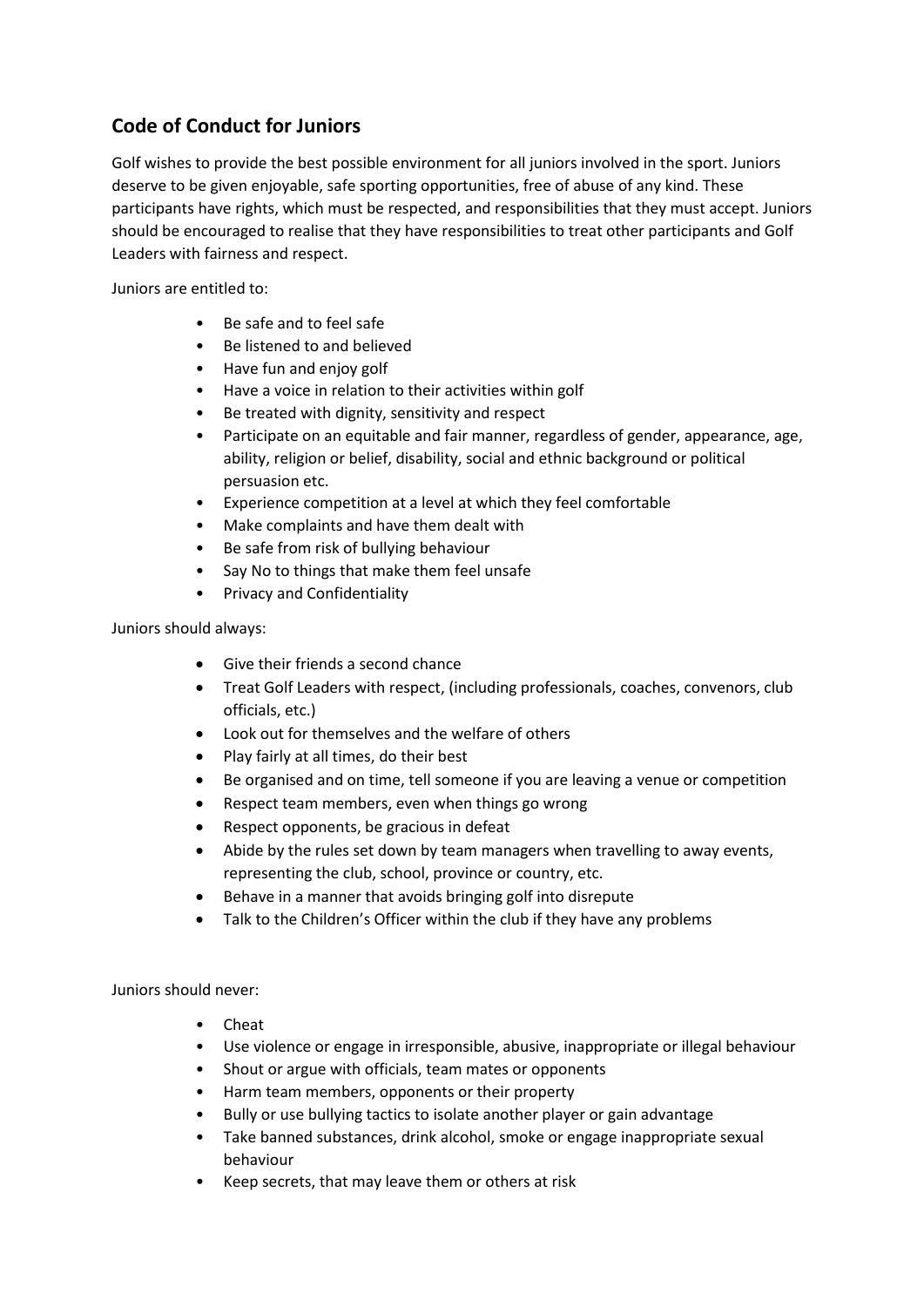- Tell lies about adults / juniors or spread rumours
- Discriminate against other players on the basis of gender, appearance, age, ability, religion or belief, disability, social and ethnic background or political persuasion

| <b>Parental/Guardian Consent From</b>                                                                                |  |
|----------------------------------------------------------------------------------------------------------------------|--|
| Full Name of Player:                                                                                                 |  |
| Address:                                                                                                             |  |
| <u> 1989 - Jan James James James James James James James James James James James James James James James James J</u> |  |
|                                                                                                                      |  |
|                                                                                                                      |  |
|                                                                                                                      |  |
|                                                                                                                      |  |
|                                                                                                                      |  |
|                                                                                                                      |  |
| MEDICAL/BEHAVIOURAL INFORMATION                                                                                      |  |

Please include all medical details that might be relevant in dealing with your child in a safe manner, such as allergies, medication, dietary, special needs, etc.

\_\_\_\_\_\_\_\_\_\_\_\_\_\_\_\_\_\_\_\_\_\_\_\_\_\_\_\_\_\_\_\_\_\_\_\_\_\_\_\_\_\_\_\_\_\_\_\_\_\_\_\_\_\_\_\_\_\_\_\_\_\_\_\_\_\_\_\_\_\_\_\_\_\_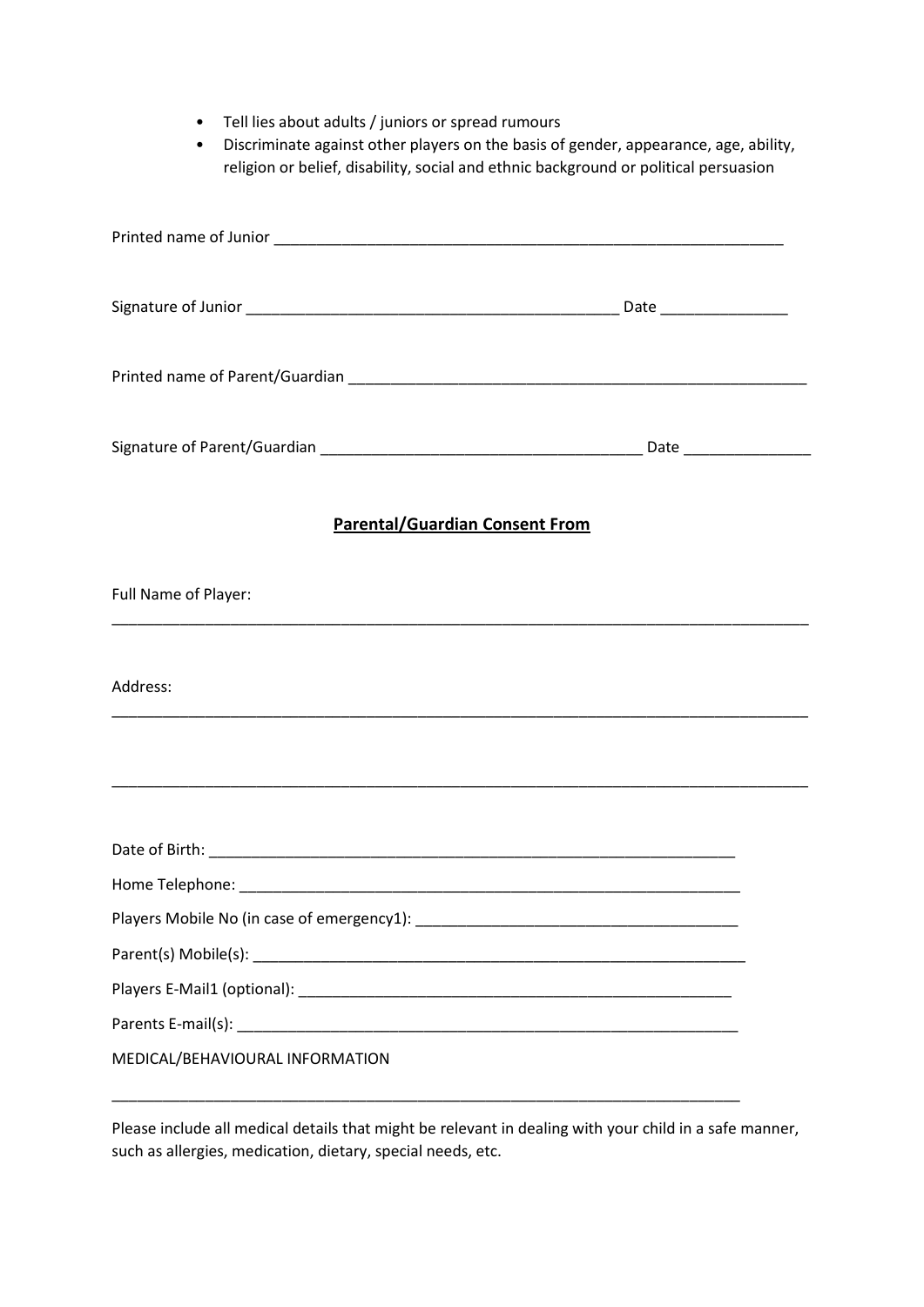| Doctors Name, address and contact phone number: ________________________________                                                              |  |
|-----------------------------------------------------------------------------------------------------------------------------------------------|--|
|                                                                                                                                               |  |
|                                                                                                                                               |  |
|                                                                                                                                               |  |
| <b>PARENT/GUARDIAN Section</b>                                                                                                                |  |
|                                                                                                                                               |  |
|                                                                                                                                               |  |
|                                                                                                                                               |  |
|                                                                                                                                               |  |
| Name and mobile number of alternative adult to be contacted in case of emergency:                                                             |  |
|                                                                                                                                               |  |
| <b>Declaration</b>                                                                                                                            |  |
|                                                                                                                                               |  |
| I hereby consent to the above child participating in golf activities of the Club in line with<br>Golf's Safeguarding Policy.                  |  |
| I confirm that all details are correct and I am able to give parental consent for my child to<br>participate in and travel to all activities. |  |
| I am happy for me, and my child, to receive appropriate communication through text and<br>email.                                              |  |

• I understand that photographs/videos will be taken during or at golf related events and may be used in the promotion of golf, including social media.

• If selected for teams, I confirm I am happy with the travel arrangements the Club may arrange for my child.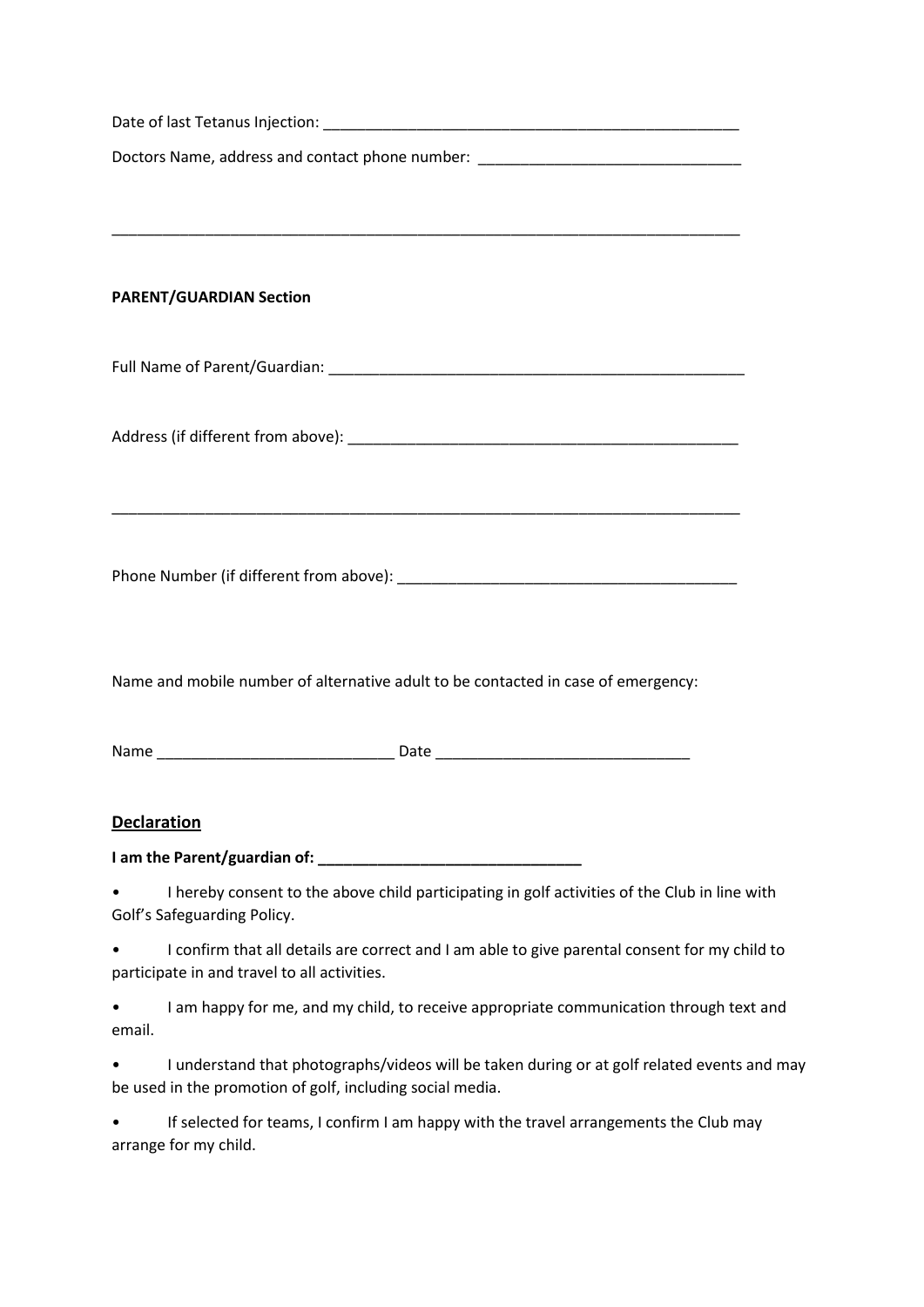• I acknowledge that the Club is not responsible for providing adult supervision for my child except for formal junior coaching, matches and competitions.

These details are optional and contact will be made via the parents directly unless specific consent and reason agreed for direct communication with young people and even then, this should be done in a group communication.

• I understand and agree that my son/daughter in my care be bound by the above Code of Conduct whilst representing the Unions and I absolve all its representatives from all liability and/or claims for illness, injuries and damage that may arise directly as a result of my son/daughter breaching conditions set out in this document.

## **PARENT/GUARDIAN STATEMENT**

I will inform the coaches/designated liaison person of any important changes to my child's health, medication or needs and also of any changes to our address or phone numbers given. In the event of illness, having parental responsibility for the above named child, I give permission for medical treatment to be administered where considered necessary by a nominated first aider, or by suitably qualified medical practitioners. If I cannot be contacted and my child should require emergency hospital treatment, I authorise a qualified medical practitioner to provide emergency treatment or medication.

| <b>SIGNATURE OF PARENT/ GUARDIAN:</b> | Date |
|---------------------------------------|------|
|---------------------------------------|------|

PRINT NAME OF PARENT/GUARDIAN:

## **Parents/Guardian Guidelines Code of Conduct**

As a parent/guardian of a junior member, we would encourage you to consider the following messages as Golf wants to help you continue supporting your child to reach their full potential and enjoy their time within golf, therefore please

To help your child have a positive experience remember to:

- Focus on what your child wants to get out of golf
- Be the best role model you can be
- Help your child achieve their potential
- Be respectful of other children and coaches
- Communicate with the coach and club/organisation

## *Parents are expected to co-sign their child's code of conduct form and this specific parental expectation form.*

Golf and its affiliated organisations believe that parents should:

- Be a role model for your child and maintain the highest standards of conduct when interacting with juniors, other parents, officials and organizers.
- Always behave responsibly and do not seek to unfairly affect a player or the outcome of the game